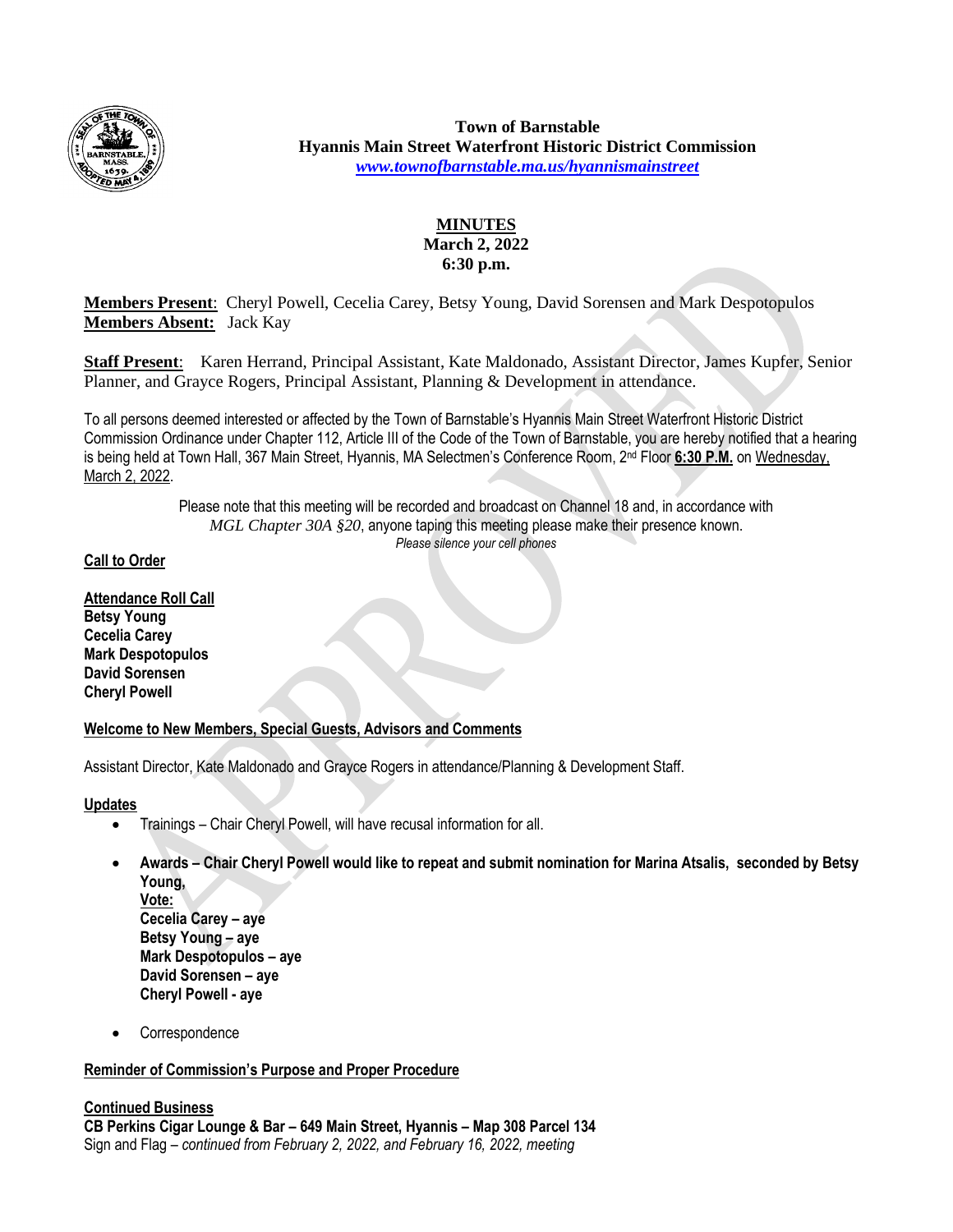Priya Patel in attendance. Seeking a permit for A frame type sign, has name of the business, the building is set back a little bit. Does not want the flag any longer, but would like the sign, plastic, one big piece.

Betsy Young asks if can get an approved material sign, plastic is not approved.

Priya Patel replies, they don't have any A frames that are metal or wood, this is more weather resistant than wood or metal.

Betsy Young suggests maybe asking the sign company if they can do something that is approvable.

### **Chair Cheryl Powell asks for any public comment. None. Chair closes public comment**.

Jim Kupfer – the flag is withdrawn from the application. Signs – plastic is prohibited, guidelines stress the wood or metal. Confirms that the sign would be on private property not on public area.

Priya Patel replies – if sign company cannot do another type of sign are there any suggestions?

Jim Kupfer, wood metal or other approvable materials. The A frame is allowed within the guidelines. It is up to the Commission to decide, but other quality material.

David Sorensen asks if anything preventing from doing other signage?

Priya Patel answers there is a permanent sign already. Discussion regarding free standing sign

Betsy Young, molded plastic is prohibited, that is how it is stated in our guidance.

Chair Cheryl Powell states possibly continue the matter and changing materials. Priya Patel – the other option would be wooden with chalk.

**Chair Cheryl Powell entertains a motion to continue this to the next meeting, March 16, 2022, moved by Mark Despotopulos, seconded by Betsy Young,**

**Vote Mark Despotopulos– aye Cecelia Carey – aye Betsy Young - aye David Sorensen – aye Cheryl Powell - aye**

**Coxswain Media LLC – 243 South Street, Hyannis – Map 326 Parcel 005** New Signage – *continued from February 16, 2022, meeting*

Steve Chessare and Julie Wheeler in attendance. Description of the business owners, would like to change the signage for the radio stations as registered, reference to Exhibit A, pictures of signage – Update and put in exact same space. The sign proposed same as the color of the building to correspond as such. New sign is white and wooden posts, cannot see it now, this will stand out more. Materials are wood posts with PVC inserts and caps.

Betsy Young, do you have a name for the color?

Julie Wheeler refers to color chart, Exhibit B, for the proposed color, Waynes goat green, a grey green color. It's Historic Morning Dew.

#### **Chair Chery Powel asks for any public comment. None. Chair closes public comment.**

Jim Kupfer confirms the location to be exact as is now. Size confirmed. Color answered. Materials, the posts are wood, just the caps are PVC. Background panels wood.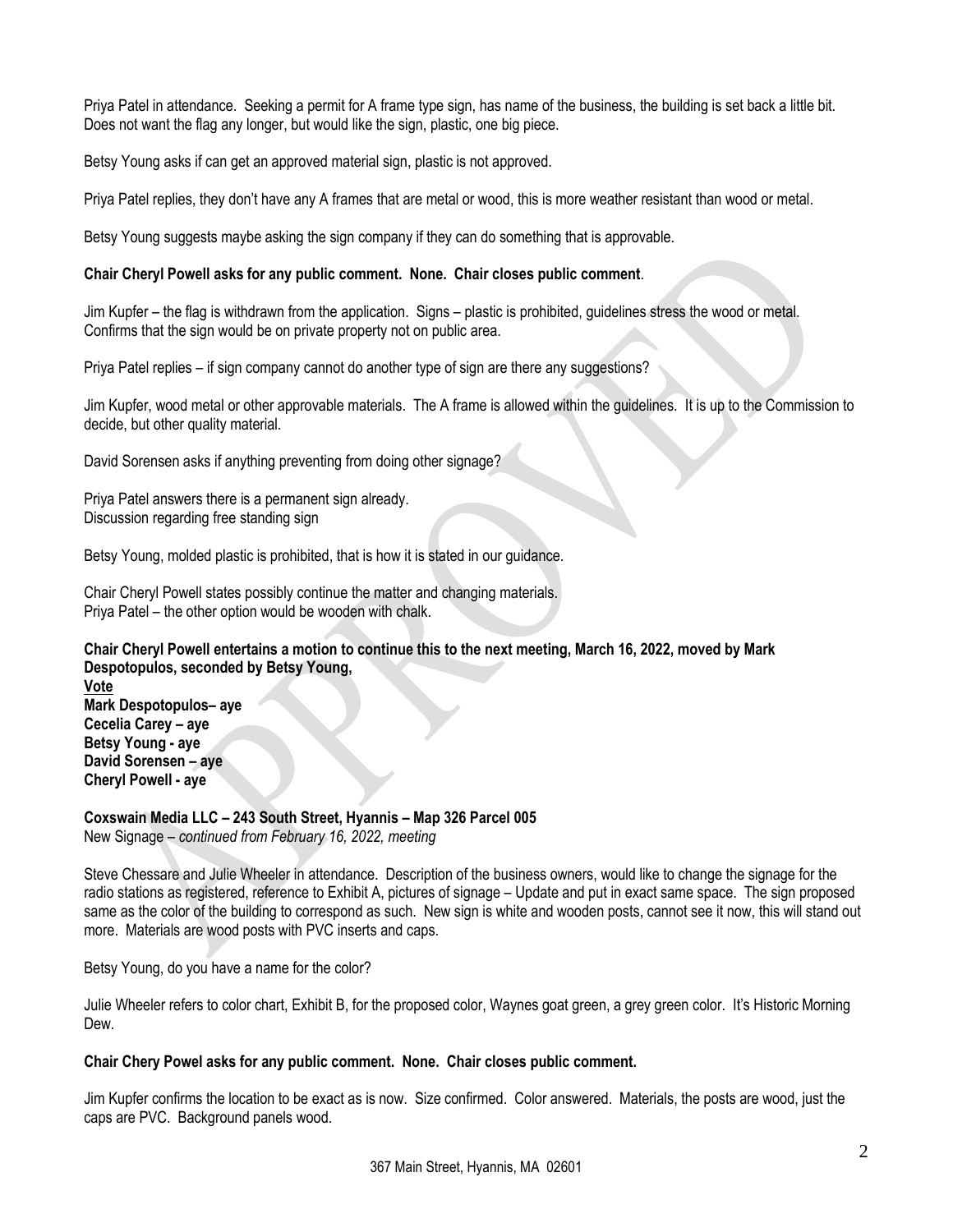**Chair Cheryl Powell entertains a motion on the Findings, moved by Cecelia Carey that this application is compatible with the preservation and protection of the District, seconded by Betsy Young, Vote: Cecelia Carey - aye Betsy Young - aye Mark Despotopulos - aye David Sorensen - aye Cheryl Powell - aye**

**Chair Cheryl Powell entertains a motion for a Certificate of Appropriateness, moved by Betsy Young to issue for the application at 243 South Street, as described in the submitted materials, seconded by Cecelia Carey,** 

**Vote: Betsy Young – aye Cecelia Carey – aye Mark Despotopulos – aye David Sorensen – aye Cheryl Powell - aye**

**New Business Certified Local Government . - Grayce Rodgers and Kate Maldonado**

Chair Cheryl Powell explains that this is important information for the Commissioner's .

Grayce Rogers in attendance for the presentation.

See Exhibit C presentation – she goes through the handout "Certified Local Government"

Kate Maldonado – all three Historic Board/Commissions have been informed, great opportunity to introduce to all tonight.

Cecelia Carey when will scanning be completed?

Grayce/Kate currently working on scanning have received some material and there will also be a vetting process. This will allow ease of access. Can't give a set date, but have to move materials, this will be a multi step process. Be a great opportunity whereby the public can go in and look at the materials/addresses.

Cecelia Carey comments that she was impressed that could get the files at the Bldg. Dept.

Town Council Liaison Kris Clark, thanks all. Will this go before Old King's Highway (OKH) and Barnstable Historic Commission (BHC).

Grayce Rogers replies, March 23 for OKH. Will be a vote to pursue. All Historic Boards will need to vote on it.

**Chair Cheryl Powell makes a motion to support for HHDC and pursuing as presented, seconded by Cecelia Carey, Vote Betsy Young - aye Cecelia Carey - aye Mark Despotopulos - aye David Sorensen - aye Cheryl Powell - aye**

Town Council Liaison Kris Clark reports that early this week was the closing date for LCP applications.

Jim Kupfer comments/informs that the word was spread and got an influx of applications, ended up with 54 applications. Now will go through the application and interview. Leadership will be speaking with Town Manager about, further guidance in next couple days.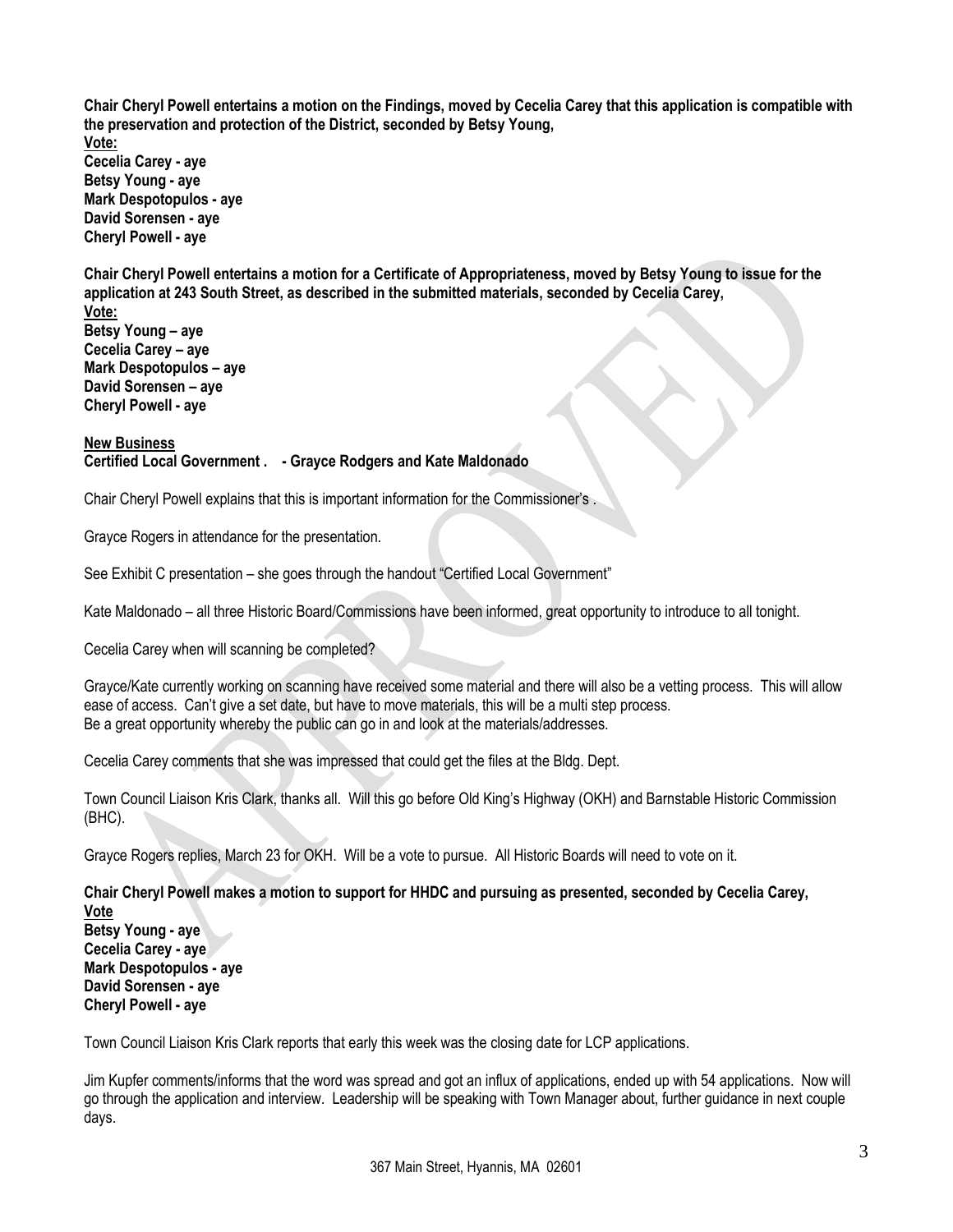Town Council Liaison Appointments Committee meeting on how to handle the interview process. Jen Cullum, discussing the vetting process for interviewing.

## *Design Guidelines Update Grant – Kate Maldonado and James Kupfer*

Jim Kupfer - two grants to discuss. First is design and Historic District guidelines. Has been on Town Council agenda. Grant one or two individuals to help develop the design guidelines. Building upon previous grants for downtown Hyannis and unlock some growth opportunity, to better align with our regulations. Previous was for downtown, first read this Thursday for Town Council. Looks at the form of the structures and streetscape, heights working with, doesn't touch on the design character, honing in on how future developments will be on Main St. - meet our design guidelines, some are now vague, discretionary, this is the opportunity to enhance it and to meet some of our zoning that has evolved. Need to update. Will allow an RFQ, request for quotes to look at our design guideline and give some input, other perspectives. A professional with working group is appropriate next step. Late spring/early summer to start and look at our ordinances and guidelines. It is not simply just Main Street, looking to where it goes to the Airport Rotary and other areas, near the hospital as well, one cohesive document and with a subsection with HHDC input. May be a long process, about a year to complete this. Probably monthly meetings. The document completed with the grant will then have to come to HHDC for approval or Plannning Board and/or Town Council. Good step to build upon what has been done over the last few years and to align zoning.

Kate Maldonado – seek insight and help from HHDC. Working group, most likely at meetings as well. HHDC guidelines will be in the final product.

Chair Cheryl Powell states that they did discuss a subcommittee for this at a previous meeting.

Chair Cheryl Powell – recusal issues in the past, has a list of things to go over/review.

Jim Kupfer – if 3 interested, maybe 2 on one.

Cecelia Carey working group, who else will be coming? Any other historic boards yet?

Jim Kupfer, possibly Planning, maybe a business owner, it is evolving still.

Chair Cheryl Powell – other Historic boards have slightly different criteria. Would have to come before us for approval. Clarifications on how to come before.

Jim Kupfer, would not be an ethical concern.

## **Downtown Wayfinding Grant - Kate Maldonado and James Kupfer**

Kate Maldonado – grant to develop a wayfinding plan. Downtown Hyannis with nearby amenities, to ease navigation, public parking and iprove vehicular circulation. Stantec chosen to help. Working on existing conditions to capture signage now. GIS and prior studies to gain knowledge of existing. Would like one two members for this group. To provide consensus on information help to guide as we work with Stand Tech for design and recommendations. Working on this right now. First meeting the end of March and the final wayfinding to be completed in June. Would provide updates and come before HHDC as well. A few meetings between now and the end of June.

Betsy Young is interested in this committee as well as the first committee discussed.

Town Council Liaison Kris Clark – thanks the Planning Dept. for doing this and congratulations on getting the grants. Thanks HHDC for their involvement. Maybe run it by the Town Attorney to make sure no conflict of interest issues and inadvertent conflict.

Jim Kupfer comments, we can let Town Attorney weigh in and give clarification for conflict issues.

Betsy Young, replies that she does own property in the District.